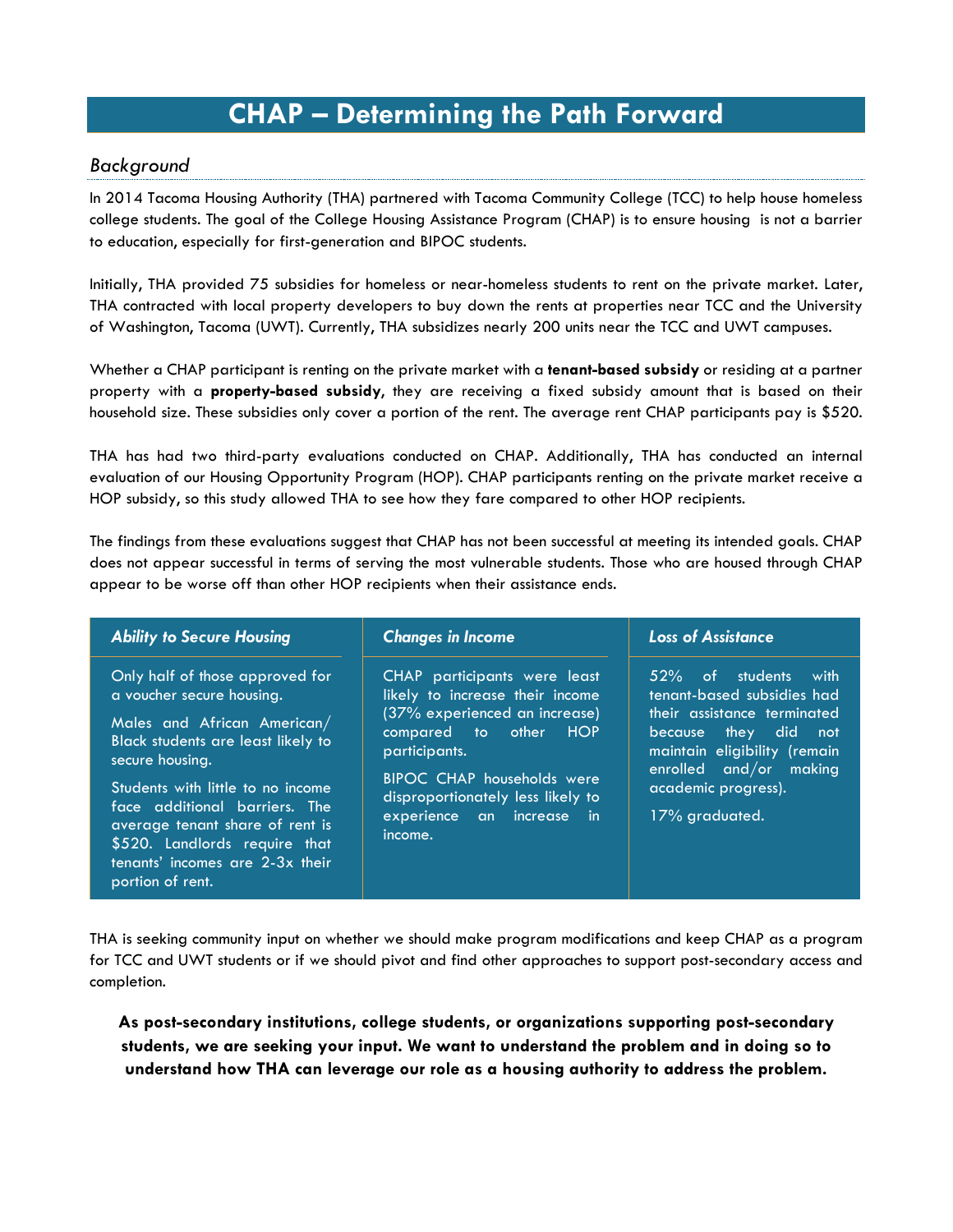## *Proposed and Potential Options*

|                                                                  | Program<br><b>Model</b>                                                                                         | <b>Target</b><br><b>Population</b>                                                                                                                                     | Problem                                                      | <b>Solution</b>                                                                                                                                                                      | <b>Conditions of</b><br><b>Assistance</b>                       | <b>Assumptions</b>                                                                                            | <b>Success</b>                                                                                            |
|------------------------------------------------------------------|-----------------------------------------------------------------------------------------------------------------|------------------------------------------------------------------------------------------------------------------------------------------------------------------------|--------------------------------------------------------------|--------------------------------------------------------------------------------------------------------------------------------------------------------------------------------------|-----------------------------------------------------------------|---------------------------------------------------------------------------------------------------------------|-----------------------------------------------------------------------------------------------------------|
| <b>Current state</b>                                             | <b>CHAP as-is</b><br>(6 credit, up to 6<br>mo off, up to 12<br>mo post-<br>graduation)                          | <b>Currently enrolled</b><br><b>TCC, UWT</b><br>students facing<br>housing insecurity                                                                                  | Post-<br>secondary<br>disruption                             | <b>Housing</b><br>assistance                                                                                                                                                         | <b>Enrollment and</b><br>academic<br>progress, up to 5<br>years | <b>Housing will</b><br>prevent further<br>disruptions.<br><b>Students will</b><br>complete within 5<br>years. | <b>Retention</b><br>and/or post-<br>secondary<br>credential                                               |
| Proposed<br>changes                                              | <b>CHAP with</b><br>proposed<br>modifications<br>(5yr time limit, no<br>non-housing<br>program<br>requirements) | Currently enrolled<br>TCC, UWT<br>students facing<br>housing insecurity                                                                                                | Housing<br>insecurity                                        | Housing<br>assistance                                                                                                                                                                | 5-year time-limit                                               | Students will<br>complete within 5<br>years.<br>And have income<br>to no longer<br>need assistance.           | Exit at time limit<br>(or before) with<br>moderate/no<br>market rent<br>burden                            |
|                                                                  | <b>CHAP</b> via<br><b>Coordinated</b><br><b>Entry</b>                                                           | Currently enrolled<br>students (at any<br>institution) facing<br>housing insecurity                                                                                    | Homelessness                                                 | Rapid rehousing,<br>diversion, shelter<br>referral, case<br>management<br>Off ramp onto<br>THA voucher?                                                                              | Shorter term<br>assistance (12-24<br>months)                    | Household are<br>able to stabilize<br>and continue<br>studies.                                                | Attain and<br>maintain<br>housing.                                                                        |
| Examples of other options<br>consider<br>$\overline{\mathbf{c}}$ | "PAHC"<br>Post-<br>secondary<br><b>Access for</b><br><b>Housed</b><br><b>Clients</b>                            | Housing Authority<br>clients with some<br>post-secondary<br>participation but<br>no credential<br>(58% or 1,600<br>clients)<br>Housing Authority<br>clients exiting HS | Post-<br>secondary<br>disruption<br>and income<br>stagnation | <b>Remove barriers</b><br>to re-enrollment<br>and incentivize<br>re-enrollment:<br>Guaranteed<br>Washington<br><b>College Grant</b><br>award<br>Grants to cover<br>previous debts(?) |                                                                 | The barriers can<br>be removed/<br>reduced.<br>Credential will<br>lead to living<br>wage job.                 | Post-secondary<br>re-engagement<br>& credential.<br>Achieving self-<br>sufficiency (exit<br>THA program). |